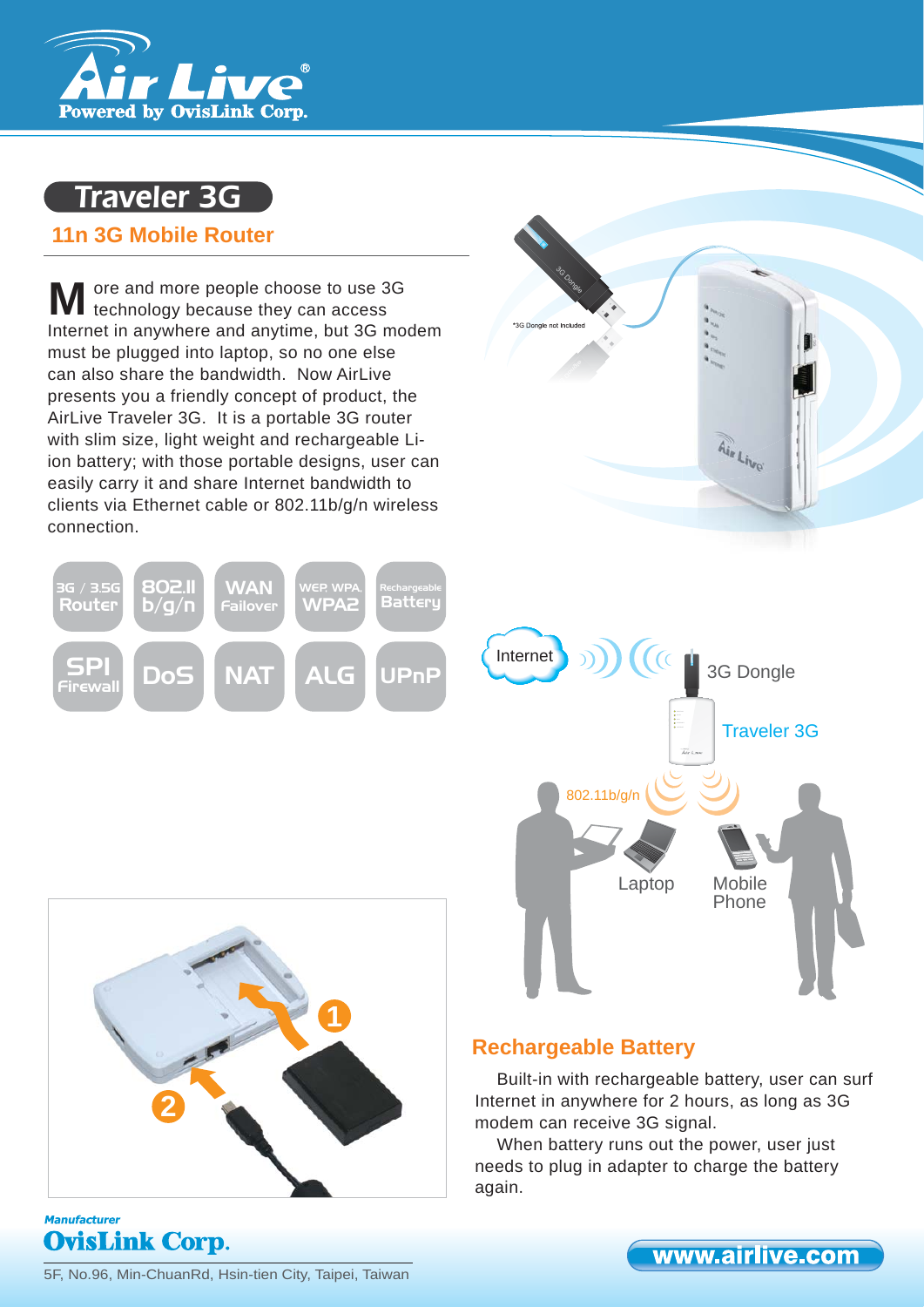

# **Switchable WAN/LAN port**

The sole Ethernet interface can perform the role of WAN or LAN port. When you switch the dip to LAN, the 3G communication will become the primary WAN connection; and if you switch the dip to WAN, the Ethernet port will be the main WAN interface, and 3G will be the role of backup WAN port.



# **Easy Installation and Configuration**

The Traveler 3G was packaged the driver of varied known 3G modem, so user just needs to plug in the 3G modem into Traveler 3G without driver installation.

If user's SIM card is protected by password, it is also supported to allow typing the password in Traveler 3G configuration page.

The Traveler 3G supports to connect 3G/3.5G dongle with EVDO, UMTS, or HSDPA protocol.





www.airlive.com

5F, No.96, Min-ChuanRd, Hsin-tien City, Taipei, Taiwan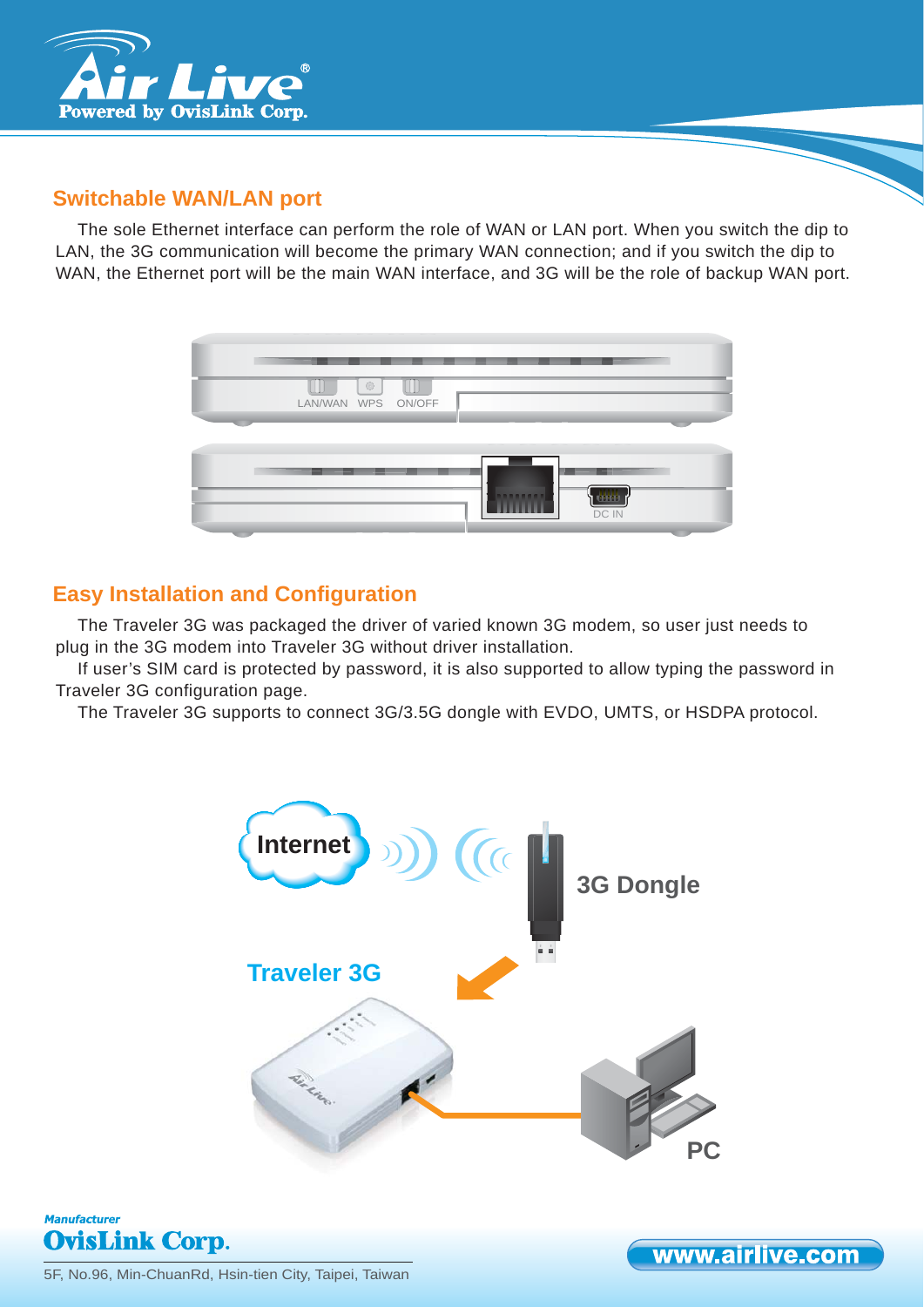

## **WAN Failover**

While you work at home or a studio and used to connect Internet via xDSL, the AirLive Traveler 3G WAN failover function can also offer you a redundant WAN connection, and insure that user can keep on accessing Internet.



# **USB 3G dongle Compatible Table**

If your 3G modem is not listed in the table, please notice us the model name of 3G modem, and then we will help to verify or improve it.

| <b>Model Name</b>        | <b>Communication standards</b> | <b>Model Name</b>         | <b>Communication standards</b> |
|--------------------------|--------------------------------|---------------------------|--------------------------------|
| 4G-systems XSStick®W12   | WCDMA/HSDPA                    | Maxon BP3-Ext             | WCDMA/HSDPA                    |
| Alcatel X200             | WCDMA/HSDPA                    | Novatel MC760             | <b>CDMA2000</b>                |
| Alltel (Pantech) UM150AL | <b>CDMA2000</b>                | Novatel MC950D            | WCDMA/HSDPA                    |
| Alltel (Pantech) UM175AL | <b>CDMA2000</b>                | Novatel Merlin XU 870     | WCDMA/HSDPA                    |
| AMOI H01                 | WCDMA/HSDPA                    | Novatel Ovation 930D      | WCDMA/HSDPA                    |
| Ando MH505UP             | WCDMA/HSDPA                    | Novatel U727              | <b>CDMA2000</b>                |
| Any Data Z020            | WCDMA/HSDPA                    | Prolink PHS100            | WCDMA/HSDPA                    |
| <b>ASUS T500</b>         | WCDMA/HSDPA                    | Qisda H21 (Flying Beetle) | WCDMA/HSDPA                    |
| BandLuxe C100S           | WCDMA/HSDPA                    | Quanta 3G MU-Q101         | WCDMA/HSDPA                    |
| BandLuxe C120            | WCDMA/HSDPA                    | Quanta 3G Q110            | WCDMA/HSDPA                    |
| BandLuxe C170            | WCDMA/HSDPA                    | Rilan EV8900UL            | <b>CDMA2000</b>                |
| BandLuxe C270            | WCDMA/HSDPA                    | Rilan EV8900U             | <b>CDMA2000</b>                |
| BandLuxe MBD-100HU       | WCDMA/HSDPA                    | Shenzhen Crius 209        | WCDMA/HSDPA                    |
| C-Motech CCU-550         | <b>CDMA2000</b>                | Sierra 875U               | WCDMA/HSDPA                    |
| Cooxoo ZX200             | <b>CDMA2000</b>                | Sierra 880U               | WCDMA/HSDPA                    |
| Dlink DWM-156            | <b>WCDMA/HSDPA</b>             | Sierra Aircard 875        | WCDMA/HSDPA                    |
| Emobilre D12LC           | WCDMA/HSDPA                    | Sierra Aircard 880E       | WCDMA/HSDPA                    |
| <b>EU930</b>             | <b>CDMA2000</b>                | Sierra Compass 885 U      | WCDMA/HSDPA                    |
| FW2011-R-H3G             | WCDMA/HSDPA                    | Sierra Compass 597        | <b>CDMA2000</b>                |

## **Manufacturer OvisLink Corp.**

www.airlive.com

5F, No.96, Min-ChuanRd, Hsin-tien City, Taipei, Taiwan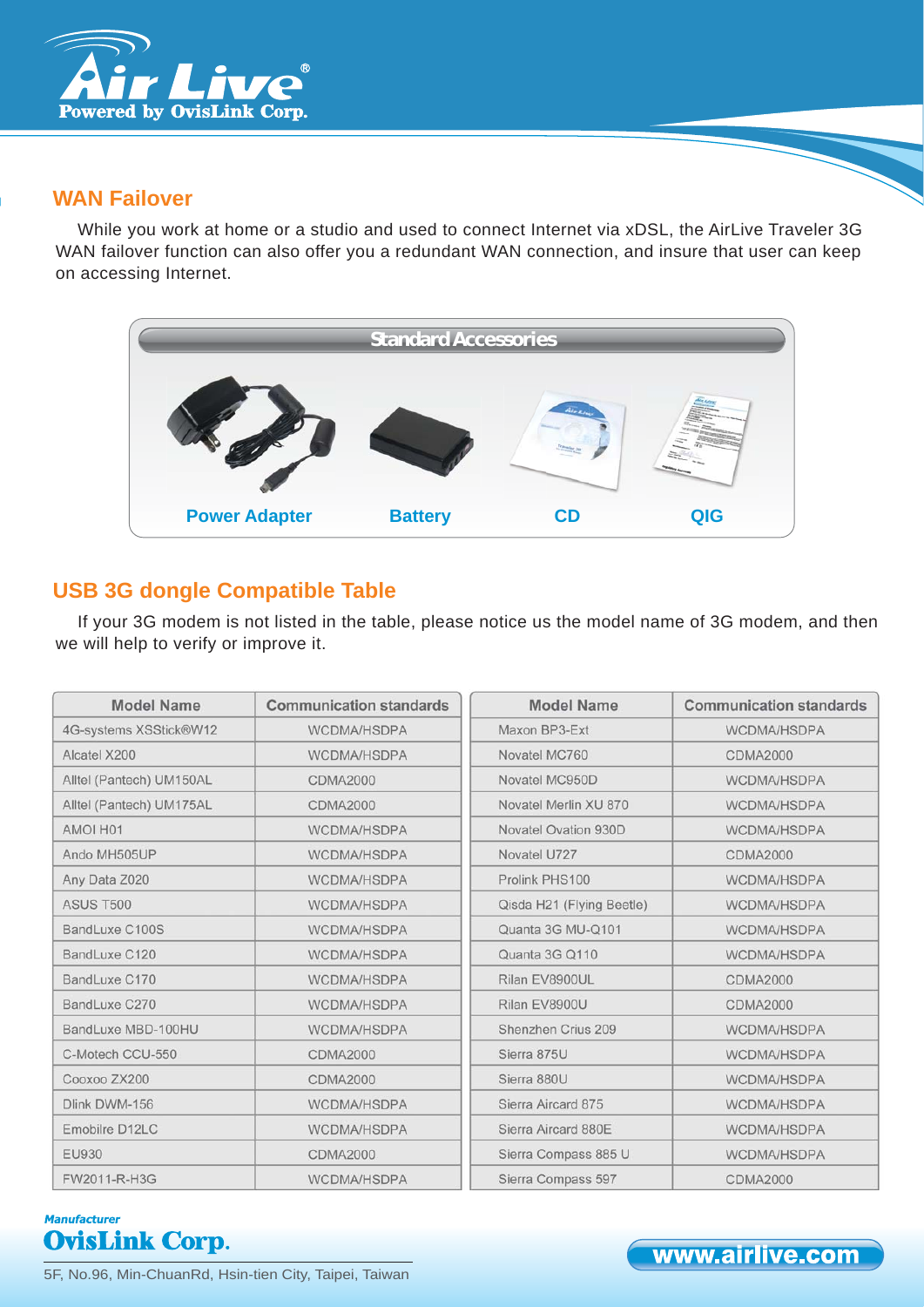

| FW2011-T (Mywave 29)        | WCDMA/HSDPA     | Sierra USB 598              | <b>CDMA2000</b>    |
|-----------------------------|-----------------|-----------------------------|--------------------|
| Gaoran CC130                | <b>CDMA2000</b> | Sierra USB 306              | HSPA+              |
| Gold Space E800             | <b>CDMA2000</b> | Sierra USB 307              | HSPA+              |
| Huawei E1552                | WCDMA/HSDPA     | Sierra Wireless 598U        | <b>CDMA2000</b>    |
| Huawei E1550                | WCDMA/HSDPA     | Sierra Wireless 888         | WCDMA/HSDPA        |
| Huawei E156G                | WCDMA/HSDPA     | Sierra Wireless C885        | WCDMA/HSDPA        |
| Huawei E160 (O2)            | WCDMA/HSDPA     | Sierra Wireless Compass 597 | <b>CDMA2000</b>    |
| Huawei E160E                | WCDMA/HSDPA     | Sony MD300                  | WCDMA/HSDPA        |
| Huawei E160G                | WCDMA/HSDPA     | Sony MD400                  | WCDMA/HSDPA        |
| Huawei E169                 | WCDMA/HSDPA     | T-mobile 110                | WCDMA/HSDPA        |
| Huawei E169G                | WCDMA/HSDPA     | T-mobile 530                | WCDMA/HSDPA        |
| Huawei E170                 | WCDMA/HSDPA     | Touchcom TW600U             | WCDMA/HSDPA        |
| Huawei E176                 | WCDMA/HSDPA     | <b>UC126</b>                | <b>CDMA2000</b>    |
| Huawei E180                 | WCDMA/HSDPA     | <b>UC988</b>                | <b>CDMA2000</b>    |
| Huawei E180G                | WCDMA/HSDPA     | <b>UC928</b>                | <b>CDMA2000</b>    |
| Huawei E219                 | WCDMA/HSDPA     | <b>V605U</b>                | <b>CDMA2000</b>    |
| Huawei E220                 | WCDMA/HSDPA     | Vtion E1916                 | <b>CDMA2000</b>    |
| Huawei E226                 | WCDMA/HSDPA     | Vodafone K3520              | WCDMA/HSDPA        |
| Huawei E270                 | WCDMA/HSDPA     | Vodafone K3565              | <b>WCDMA/HSDPA</b> |
| Huawei E272                 | WCDMA/HSDPA     | Vodafone K3565-Z            | <b>WCDMA/HSDPA</b> |
| Huawei E618                 | WCDMA/HSDPA     | Vodafone K3715              | WCDMA/HSDPA        |
| Huawei E620                 | WCDMA/HSDPA     | ZTE MF622                   | WCDMA/HSDPA        |
| Huawei E630                 | WCDMA/HSDPA     | ZTE MF626                   | WCDMA/HSDPA        |
| Huawei E800                 | WCDMA/HSDPA     | ZTE MF627                   | WCDMA/HSDPA        |
| Huawei EC-1260              | <b>CDMA2000</b> | ZTE MF628                   | WCDMA/HSDPA        |
| Huawei EC-1261              | <b>CDMA2000</b> | ZTE MF636                   | WCDMA/HSDPA        |
| Huawei EC-169               | <b>CDMA2000</b> | ZTE MF637                   | WCDMA/HSDPA        |
| Huawei EC-228               | <b>CDMA2000</b> | ZTE MF638                   | WCDMA/HSDPA        |
| Option icon 225             | WCDMA/HSDPA     | ZTE AC560                   | <b>CDMA2000</b>    |
| Option icon 401             | WCDMA/HSDPA     | ZTE AC580                   | <b>CDMA2000</b>    |
| Option icon 505             | WCDMA/HSDPA     | ZTE AC581                   | <b>CDMA2000</b>    |
| KPT 3G/3.5G (WM61)          | WCDMA/HSDPA     | ZTE AC2726                  | <b>CDMA2000</b>    |
| Kyocera KPC680 Express Card | <b>CDMA2000</b> | ZTE AC2736                  | <b>CDMA2000</b>    |
| Maxon BP3                   | WCDMA/HSDPA     | ZTE AC8710                  | <b>CDMA2000</b>    |



5F, No.96, Min-ChuanRd, Hsin-tien City, Taipei, Taiwan

www.airlive.com